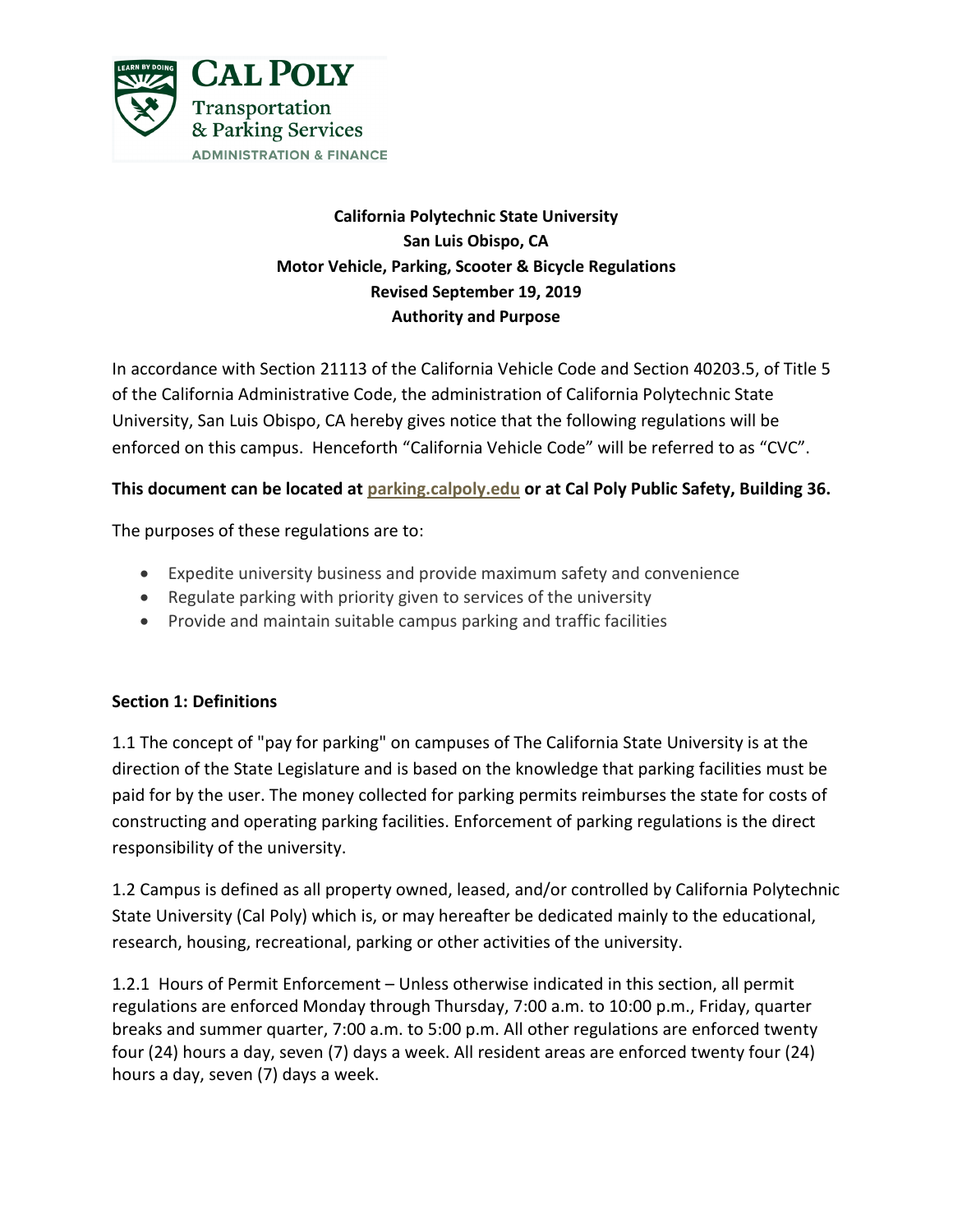1.3 Parking on campus is pay to park, where authorization is required either by purchase of a permit, payment through ParkMobile or payment of metered parking spaces. This policy applies to the entire campus, which includes all outlying areas.

1.4 Cal Poly provides parking for a fee in the following classifications:

1.4.1 Staff – For the purpose of these regulations, "Staff" includes all faculty, administrative and professional employees, temporary employees, other support personnel employed by the University, and the personnel of other entities located on campus. Student and graduate assistants are not considered staff members. Staff may purchase staff parking permits for their own use, which authorizes parking in staff lots, spaces, staff loading zones, and commuter parking spaces.

1.4.2 Commuter Students – Any student who does not live on campus. Commuter students may only purchase designated commuter parking permits. Signs located within or at entrances to parking areas indicate commuter parking regulations.

1.4.3 Resident Students – Any student living on campus in a residence hall or apartment. Parking permit assignment will be determined by housing assignment and is subject to change. Student residents may only park in their assigned resident parking area or lot. Residents are not allowed to purchase or use any other type of permit.

1.4.3.1 First-Year Resident Students– First-Year residents are not allowed to bring vehicles to campus or purchase any type of permit without being granted an exemption or authorization prior to their arrival.

1.4.4 Visitors – See section 2.

1.4.5 Motorcycles – Any two-wheeled or three-wheeled motor vehicle as defined by these regulations and the CVC.

1.5 Disabled Parking – A parking zone identified with a sign bearing the international disability symbol is restricted at all times for use by vehicles displaying a valid Department of Motor Vehicles (DMV) issued placard or license plates, and a Cal Poly parking permit or complimentary disabled visitor pass (See Section 8).

1.6 Meaning of 24/7– Parking stalls marked with "24/7" mean that they are enforced twenty four (24) hours a day, seven (7) days a week.

1.7 Academic Holiday – Parking permits are required year-round including academic holidays and quarterly breaks.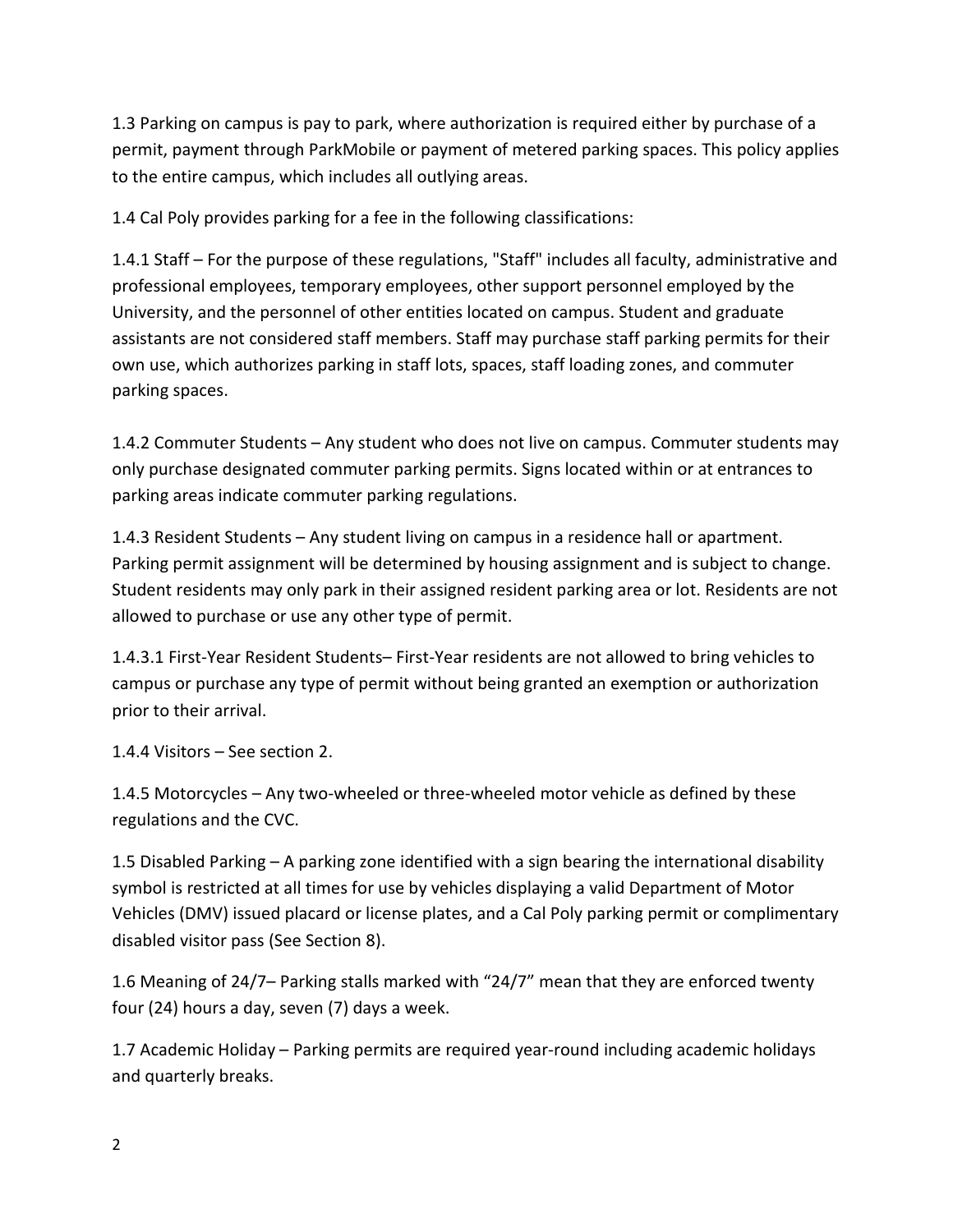1.8 Campus Holiday – Parking permits are not required on days designated as a campus holiday in which campus is closed.

#### **Section 2: Visitor and Sponsored Guest Parking**

2.1 Visitor Parking - Persons who are not staff or matriculated students and who only visit the campus on an occasional basis, not to exceed a week unless authorized by the Transportation & Parking Services. Visitors may purchase short term permits or may be sponsored by a campus department or affiliated club. California Exempt ("E" plates) or federal government vehicles on campus for official business do not require a permit.

2.1.1 Visitors may utilize metered zones or may purchase short term parking permits and utilize commuter parking areas only. Short term parking is available in H1, H15, K1, G2 or other short term or metered lots.

2.1.2 Disabled Visitors – See Section 8.

2.1.3 Resident Visitors – Visitors to a campus resident may purchase a short term Resident Permit for overnight parking. Valid parking location for resident visitors are in any resident space.

2.2 Sponsored Guest Defined – "Sponsored Guest" is defined as any individual invited to Cal Poly whose parking fee has been sponsored by a university entity in advance by a college or department. Departments are not to exceed ten sponsored guest uses per day.

2.2.1 Sponsored Guest parking permits will be honored in designated sponsored guest, commuter or staff spaces.

2.2.2 Sponsored Guest parking permits are not valid in metered spaces, residential spaces, state vehicle spaces, and disabled spaces unless the appropriate DMV disabled placard or plates are displayed.

2.2.3 Any vehicle that is registered to or in use by any Cal Poly employee or currently enrolled student are not entitled to the use of Sponsored Guest parking permits and will be issued a notice of parking violation if found displaying such a permit.

2.2.4 Any valid Cal Poly permit is honored in sponsored guest spaces after 5:00 p.m., weekends and holidays.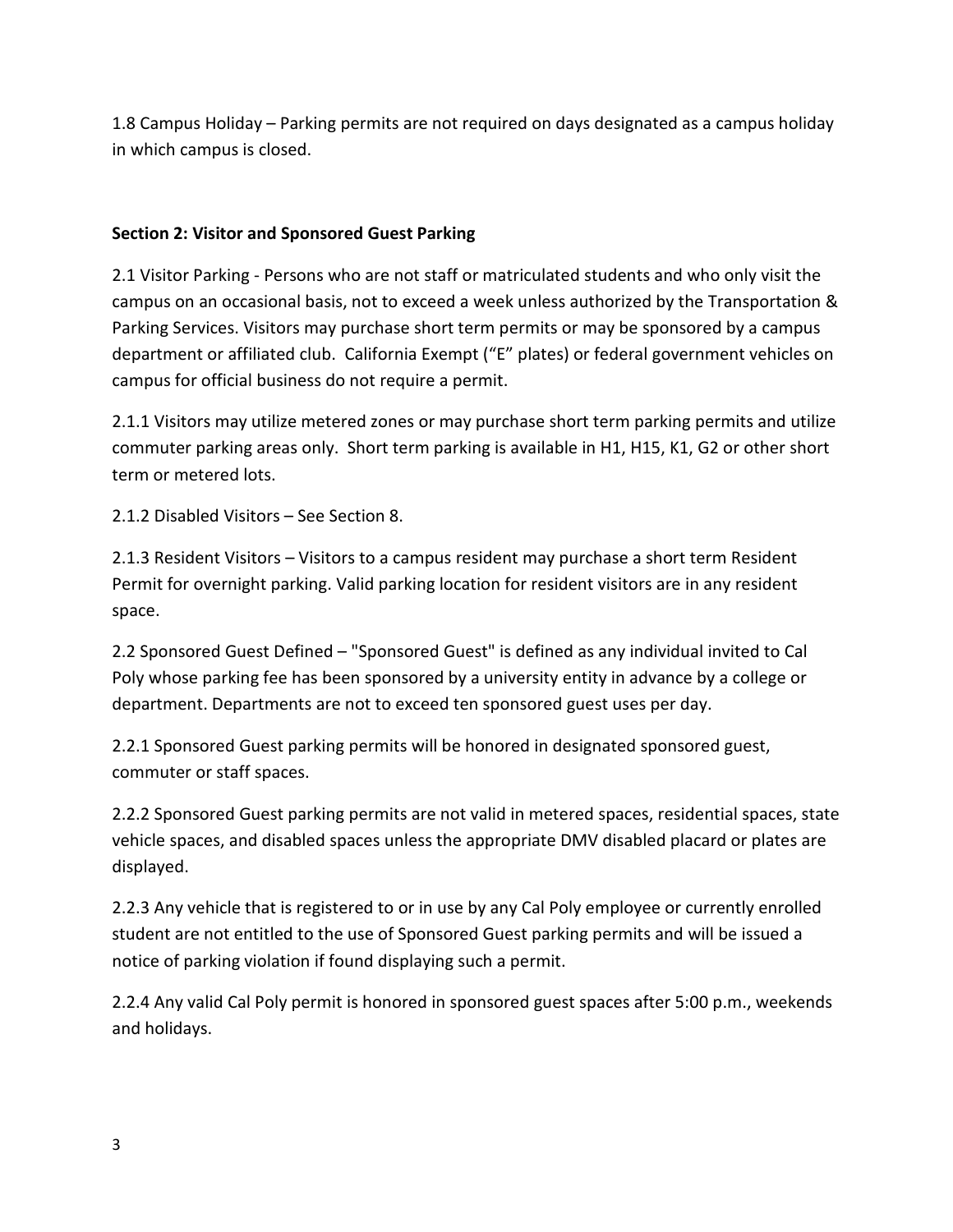### **Section 3: Staff Parking**

3.1 Staff Parking Designations – Areas designated for those individuals with staff permits are identified by a sign or signs posted at the entrance to the parking area, marked wheel stops, pavement or curb markings with the word "staff" stenciled at the space.

3.1.1 Unauthorized Use of Staff Parking Zones – Commuter, Conference, Event and Resident permits are not valid in staff parking areas before 5:00 p.m.

3.2 Off-Duty Faculty/Staff Permits – Complimentary Off-Duty Faculty/Staff parking permits are available for faculty and staff who are on leave from Cal Poly, or otherwise on "zero" pay status during a specific academic quarter or quarters. These employees must purchase a staff parking permit on or before the date they return to active status. See Section 1.4.1 for staff definitions.

3.3 Staff Carpool – To utilize marked carpool spaces a Cal Poly Carpool permit and staff parking permit must be displayed. After 10:00 a.m., all valid staff parking permits will be honored in these designated spaces. Registered carpoolers must arrive on campus together to be eligible for this privilege.

### **Section 4: Resident Student Parking**

4.1 Resident Parking - Student residents must park within their assigned residential parking area. Resident Permits are not valid in the Grand Avenue Parking Structure adjacent to the Performing Arts Center at any time. Residents do not have authorization to purchase or use any other type of permit on campus.

4.1.1 First-Year Resident Student– First-Year residents are not allowed to purchase ANY permit. First-Year residents who purchase a parking permit without prior authorization will be found in violation and are subject to citation.

4.1.2 Resident Visitor Parking – Reference section 2.1 for visitor parking information.

4.2 Continuing and Transfer Resident Student – Continuing and transfer residents may only purchase resident parking permits.

4.3 Use of Non-Resident Lots – Unless otherwise noted on signs or marked on wheel stops or curbs, Resident permits are honored in Commuter, Staff and Sponsored Guest spaces after 5:00 p.m. to 7:00 a.m.

Restrictions include the following:

- Residents are not allowed in the Grand Avenue parking structure at any time
- Residents are not valid in any staff spaces marked 24/7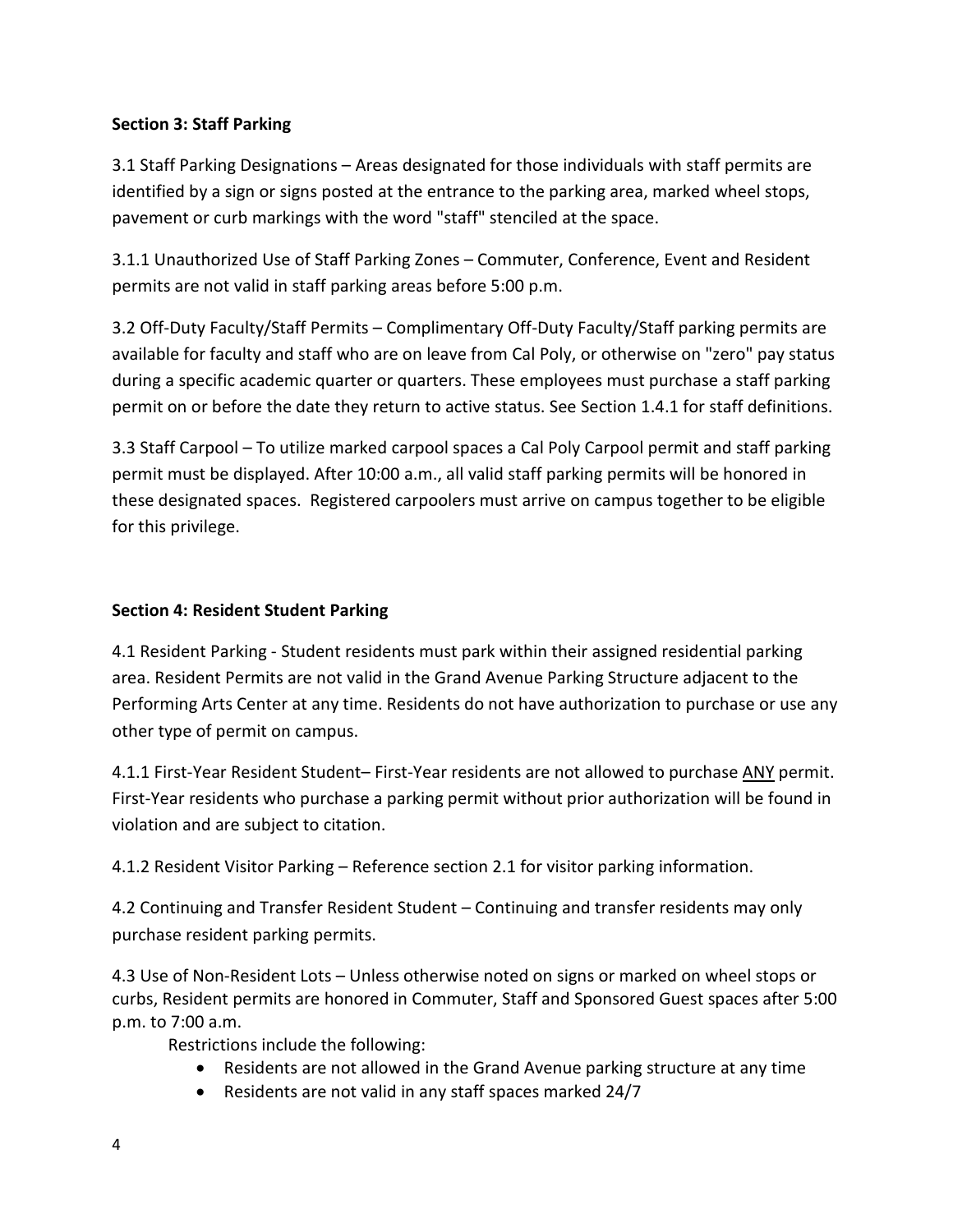• Resident permits are not honored in metered spaces. Payment of metered space is required

4.4 Unauthorized Use of Resident Parking – Commuter, Conference, Sponsored Guests, Staff, and Vendor permits are not valid in resident lots with the exception of Academic Holidays and Campus Holidays.

4.5 Vehicle Restriction - Resident Students are limited to (1) one authorized full-sized vehicle on campus at a time (CPSU CODE 13.7).

## **Section 5: Emeritus Parking**

5.1 Emeritus Defined – An "Emeritus", for the purpose of campus parking regulations, is any faculty or staff person, including employees of Cal Poly's official auxiliary organizations, who meets the required criteria of a minimum of 10 full-time equivalent years of meritorious service at Cal Poly. (Campus Administrative Policy, Chapter 5 - Employee Benefits, Section 550.1).

5.1.1 Emeritus Parking Permits – Emeritus permits are honored in Staff, Commuter, Sponsored Guest, limited time zones (posted time limit only), and staff loading zones (posted time limit only). Emeritus permits are not honored in metered spaces, disabled spaces (unless a DMV disabled placard or plates are displayed), state vehicle zones, and passenger loading zones.

5.1.2 Unauthorized Use of Emeritus Permits – Emeritus permits are not transferable and are valid only for use by the Emeritus employee.

5.1.4 Rehired Annuitant – Returning to serve in a temporary appointment, a rehired annuitant is eligible to purchase a staff parking permit. If employee held emeritus parking privileges as defined above, the emeritus permit will be suspended for the duration of the temporary assignment.

#### **Section 6: Executive Parking**

6.1 Executive Parking is designed to assist Cal Poly executives by allowing limited privileged parking on campus. This arrangement benefits Cal Poly by accommodating those individuals with tightly scheduled University business trips on and off campus that would otherwise impede their duties.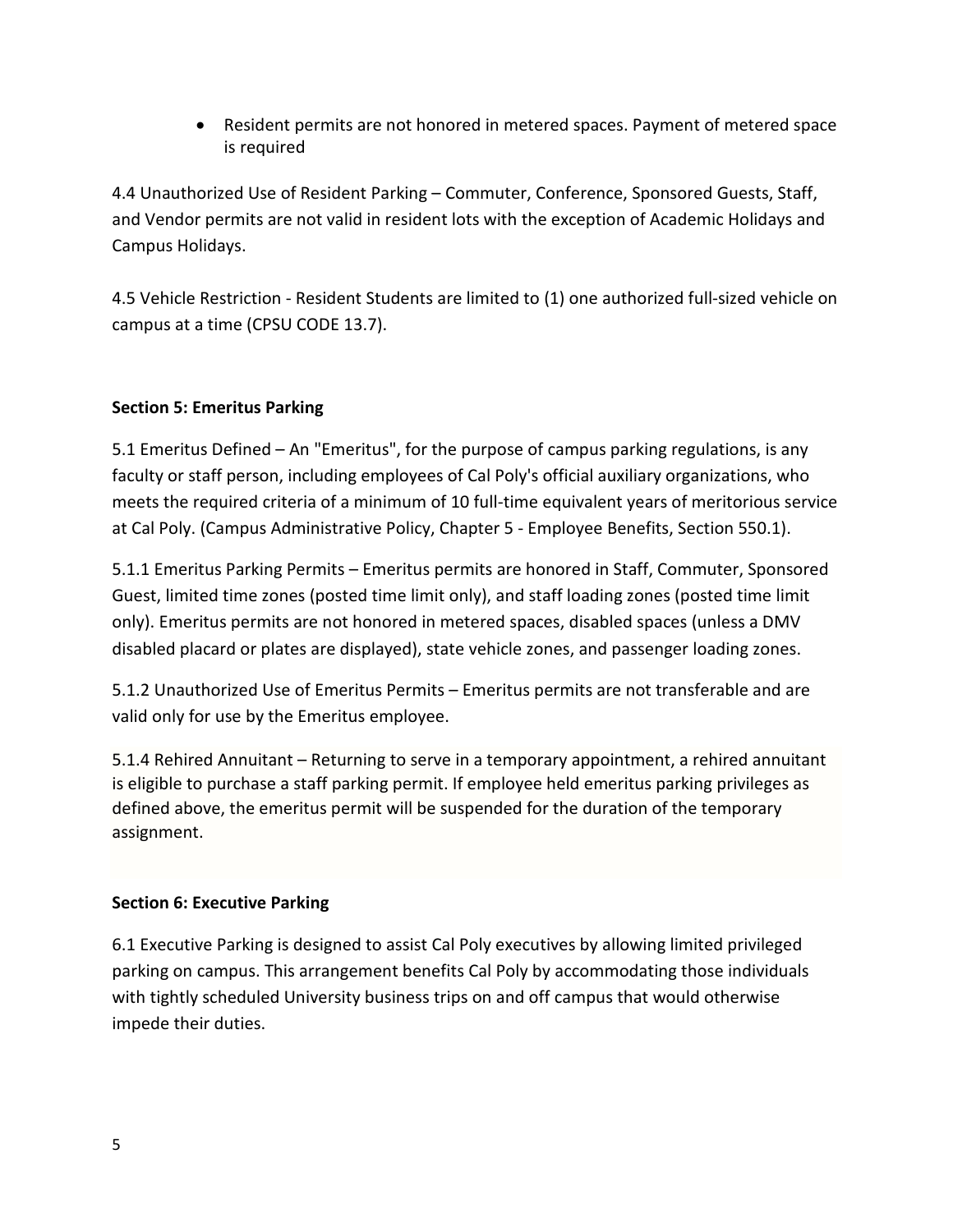6.1.1 Non-transferrable - Executive Permits cannot be loaned or transferred to any other guest, visitor, student staff or faculty member. Vehicles found using an Executive Permit without authorization may be subject to citation and tow.

6.2 Use of Executive Parking – The Executive Permit is to be used only in cases where staff parking is not readily available within reasonably close proximity to the driver's destination.

6.3 Staff Permit – A long term Staff parking permit must be paid annually or via payroll deduction for the Executive Permit to be valid.

6.4 Executive Parking Zones – Executive Permit holders may utilize the following zones: Staff, Commuter, Sponsored Guest and Executive parking spaces. Meters, Limited-time staff loading and limited-time zones may be utilized for the posted time period only.

6.5 Unauthorized Zones/Executive Permit – An Executive Permit is not valid in lot A-1 without prior authorization, residential student lots, state vehicle spaces (yellow zones), red zones, nondesignated spaces (outside of painted lines or zones), disabled spaces (without a DMV disabled placard or plates), passenger loading zones (white curbed areas).

#### **Section 7: Contractor and Vendor Parking**

7.1 Contractor and Vendor Defined – Any individual not permanently employed by Cal Poly who is contracted to perform a service for the university or any agent of the university (i.e. building project, computer servicing or programming, etc.) or, any employee of a private business which maintains an office or offices on University property, must purchase the appropriate parking permit if they wish to park on campus.

7.1.1 Vendor Parking – Vendors who purchase vendor parking permits may park in Commuter, Staff, and Staff Loading Zones (for the posted time limit). Vendor permits are not valid in meters, Sponsored Guest, State Vehicle Zones (unless prior authorization is received from Transportation and Parking Services), in resident parking lots and structures, undesignated spaces and Disabled Zones (unless displaying DMV disabled placard or license plates).

#### **Section 8: Disabled Parking**

8.1 Parking for Persons with Disabilities

8.1.1 Visitors with Disabilities - In accordance with Education Code 67301(b), visitors of Cal Poly displaying a valid disabled placard or license plates issued by the DMV are required to obtain a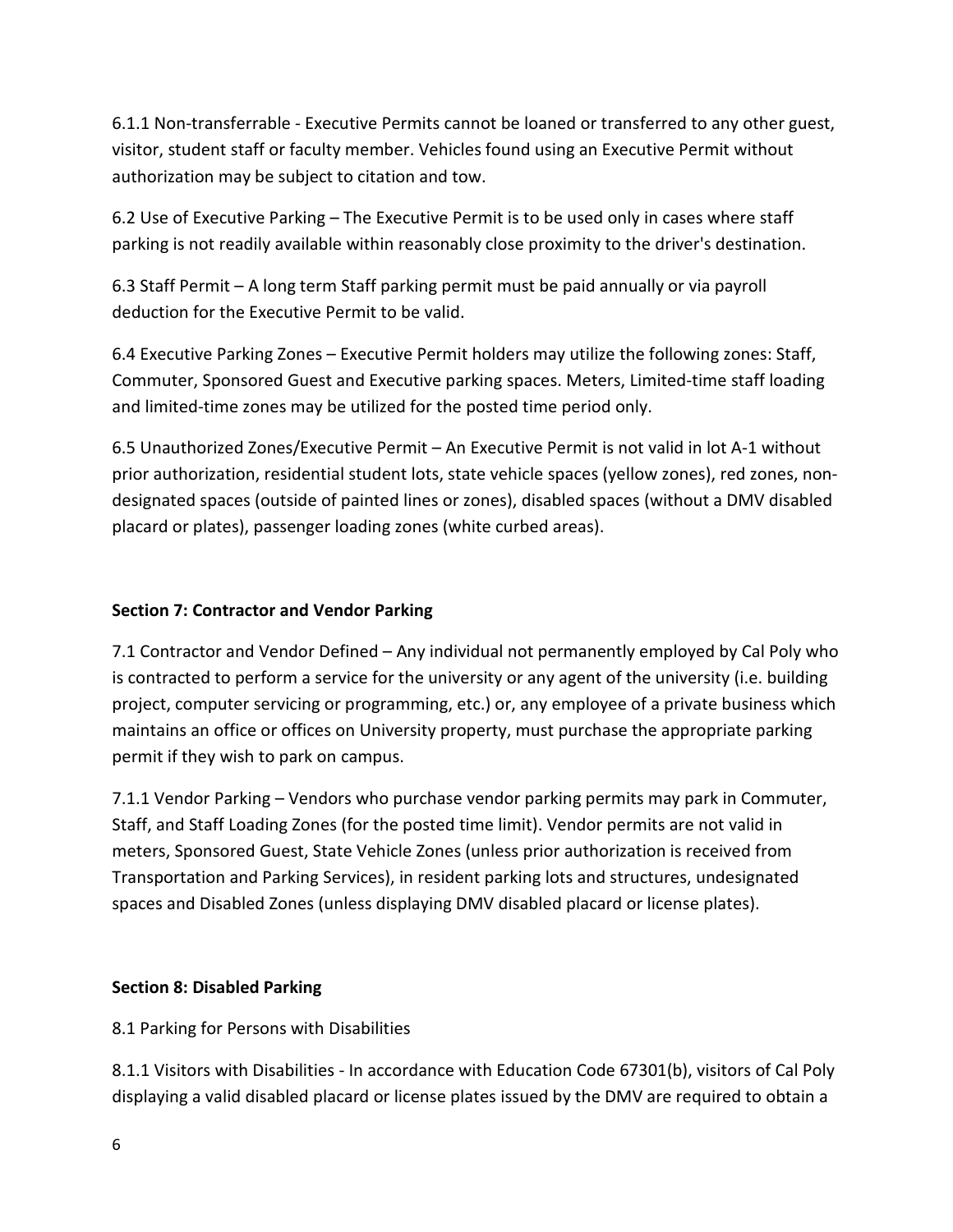complimentary Disabled Parking Permit. Placard owner must be present and be prepared to show a valid Disabled Registration form and identification.

8.1.2 Students and Staff with Disabilities – In accordance with Title 5, CCR 42200 (c), campus parking regulations do not permit complimentary parking for matriculated students or employees. Staff, faculty and student vehicles must display a valid Cal Poly parking permit along with the DMV issued disabled placard or license plates when parking in authorized disabled spaces.

8.1.3 Temporary Medical Permits – Temporary Medical permits are available to students with short-term medical needs to facilitate movement from one area of the campus to the other during the length of their need for accommodation. Authorization for these permits must be processed through the Disability Resource Center (DRC). Temporary Medical permits are valid in Commuter and Staff parking zones only. In conjunction with a Temporary Medical permit, a Commuter or Resident permit must be displayed. Temporary Medical permits are not valid in Resident spaces, Disabled spaces, Sponsored Guest spaces, and Limited Time Zones over the posted time limit or in metered spaces without paying the meter rate or the corresponding permit.

8.2 Event Parking - Persons with a disability placard will be charged the current event parking fee when utilizing an event lot.

8.3 Parking Spaces for Persons with Disabilities – In compliance with state law and the American Disabilities Act, a number of parking spaces have been designated for use by disabled individuals only. These spaces are readily identifiable by a blue curb marking and a mounted sign with the international physical disabled logo. Disabled placards and/or license plates are honored in Staff, Commuter, Sponsored Guest and Disabled Spaces.

8.3.1 Metered Spaces for Persons with Disabilities - Individuals with disabilities choosing to utilize the parking meters on campus must display their valid disabled placard or license plate and either pay the metered rate or display a valid parking permit or Complimentary Disabled Parking Permit.

#### **Section 9: Commuter Student Parking**

9.1 Commuter Student Defined – A commuter student is defined as any matriculated student that does not live on campus. Cal Poly Loft students are commuter students. Commuter students also include individuals working towards completion of a senior project or in progress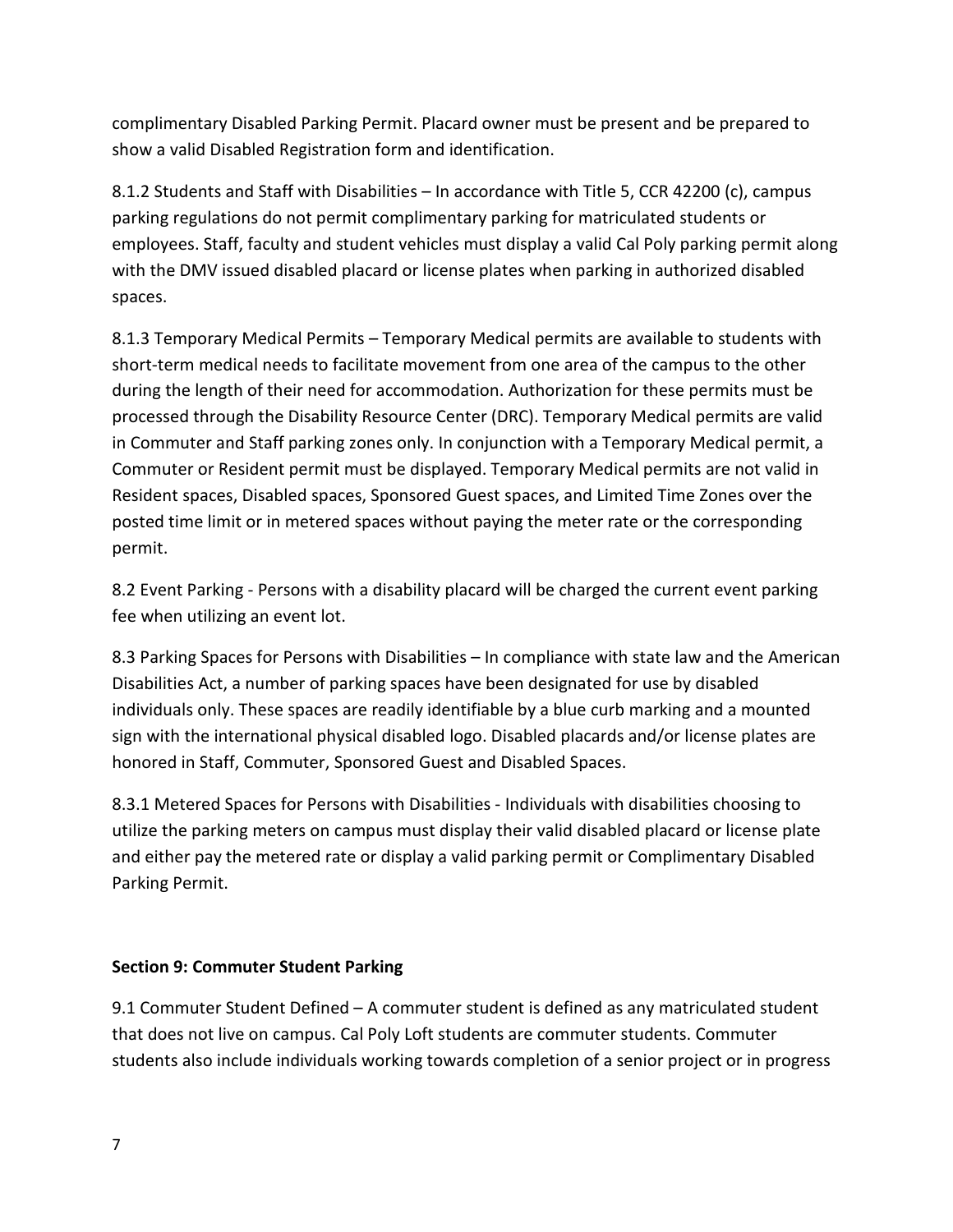to officially withdraw from the current academic quarter. Staff and faculty who are enrolled in coursework are not considered students.

9.2 Commuter Permits - Short term and long term commuter permits are valid in specified locations Monday through Friday from 7:00 a.m. to 5:00 p.m.

9.3 Evening Parking – Unless otherwise noted on signs or marked on wheel stops or curbs, commuter permits are honored in Sponsored Guest and Staff zones after 5:00 p.m., Monday through Friday including breaks, weekends, and holidays.

#### **Section 10: Event Parking**

10.1 Event Defined - Any program held on campus where reserved or specialized parking for attendees is requested, the size, location, time and date of the activity has the potential to impact the traffic flow and/or access to the campus, or the activity poses a potential liability to the university as determined by Transportation and Parking Services.

10.4 Event Permits – Event permits will be required seven (7) days a week for any vehicle wishing to park within a designated event lot.

10.5 Display of Event Parking Permit – Vehicles that enter a designated event parking area are required to display a valid Event Parking permit on the left-hand side of the vehicle's dashboard.

10.6 Event Staff– In accordance with CVC Section 21100.3, it is unlawful to willfully disobey the lawful order, signal, or direction of any Traffic Officer or attendant staffing the event parking area. In accordance with Transportation and Parking Services Code 14.5, failure to obey event staff directions may result in criminal prosecution.

# **Section 11: Motorcycle Parking**

11.1 Motorcycle Defined – Any motor vehicle having a seat or saddle for the use of the rider, designed to travel on not more than three wheels in contact with the ground.

11.1.1 A motorized bicycle or moped (gas powered), must have pedals and automatic transmission and does not exceed 30 MPH. It does not require a parking permit and must park as a bicycle.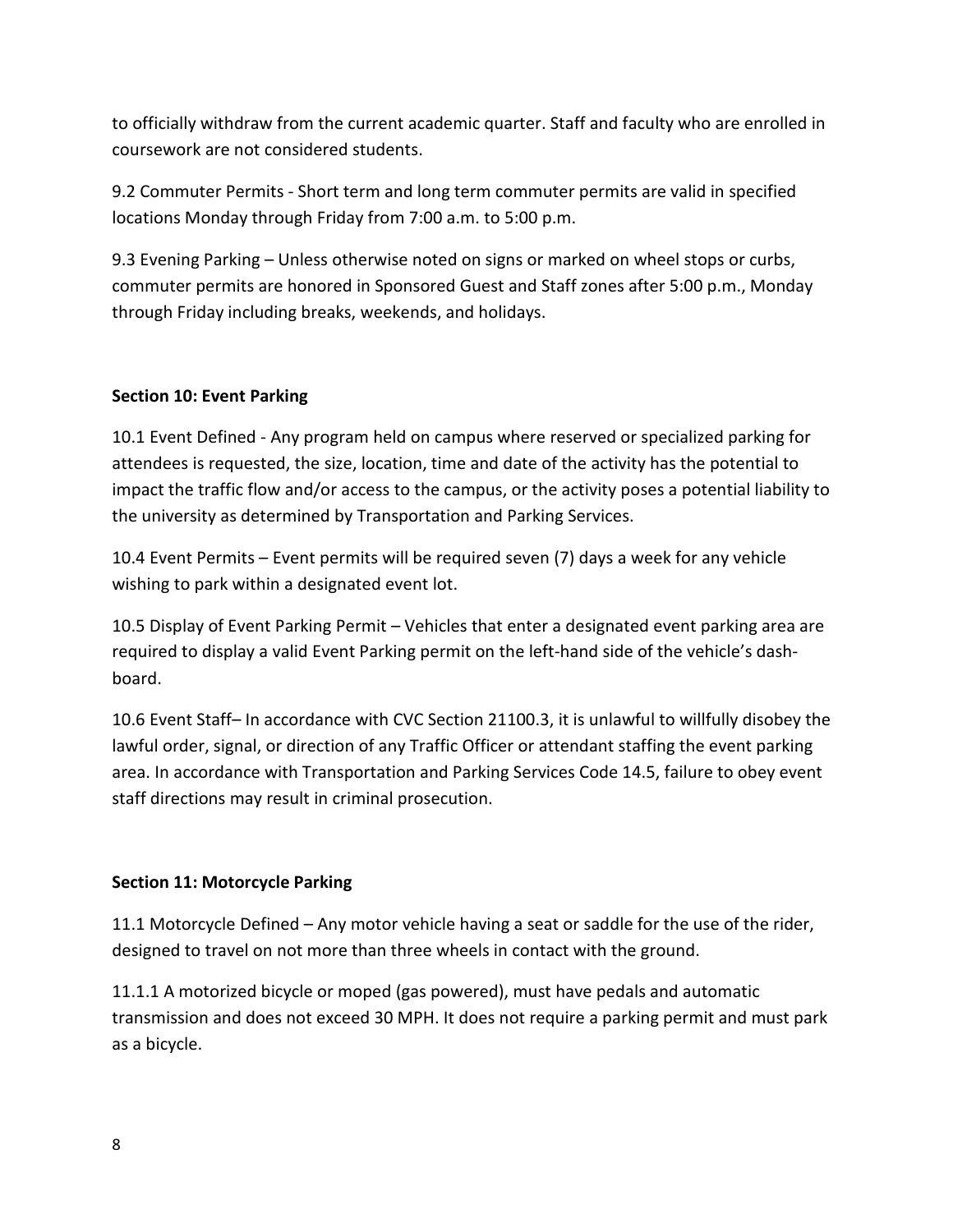11.2 Motorcycle Parking – Motorcycles may park within one designated motorcycle parking space, or within one metered parking space.

11.3 Traffic Regulations – Two–wheel and three–wheel motor vehicles are permitted to circulate within the campus on paved public roadways only and are not allowed in designated bicycle lanes.

11.4 Off-Road Travel – Two–wheel and three–wheel motor vehicles are not allowed to hillclimb or trail-ride on Cal Poly property, except for approved special events.

11.5 Motorized Scooters – Refer to Bicycle Regulations Section 20.9

## **Section 12: Parking Permits – Ownership and Use**

12.1 Permits – Parking Permits are the sole property of Cal Poly. They may be used only by the registered permit holder(s) and may not be sold or transferred. Use by anyone other than the registered permit holder(s) may be considered fraud or theft of services.

12.2 Multiple Vehicles – Multiple vehicles, including motorcycles, may share a permit. If multiple vehicles with the shared permit are on campus at the same time, additional parking permission must be purchased for the additional vehicle.

12.3 Anyone who intentionally gives false information to receive a parking permit or transportation benefit, or uses a lost, stolen, forged, altered, or counterfeited permit may lose his or her right to hold a parking permit or receive any other transportation benefit for a period to be determined by Transportation & Parking Services.

12.4 Display of Permit – Any vehicle parked on campus must have a valid permit displayed on the dashboard or a virtual permission or permit authorizing the vehicle for the space it occupies.

#### **Section 13: Parking Regulations**

13.1 Color Markings and Posted Signs

13.2 Dark Green Curb with White Stenciling – Limited-time zones or metered zones as indicated

13.2.1 Yellow Green Curb with White Stenciling – Sponsored Guest parking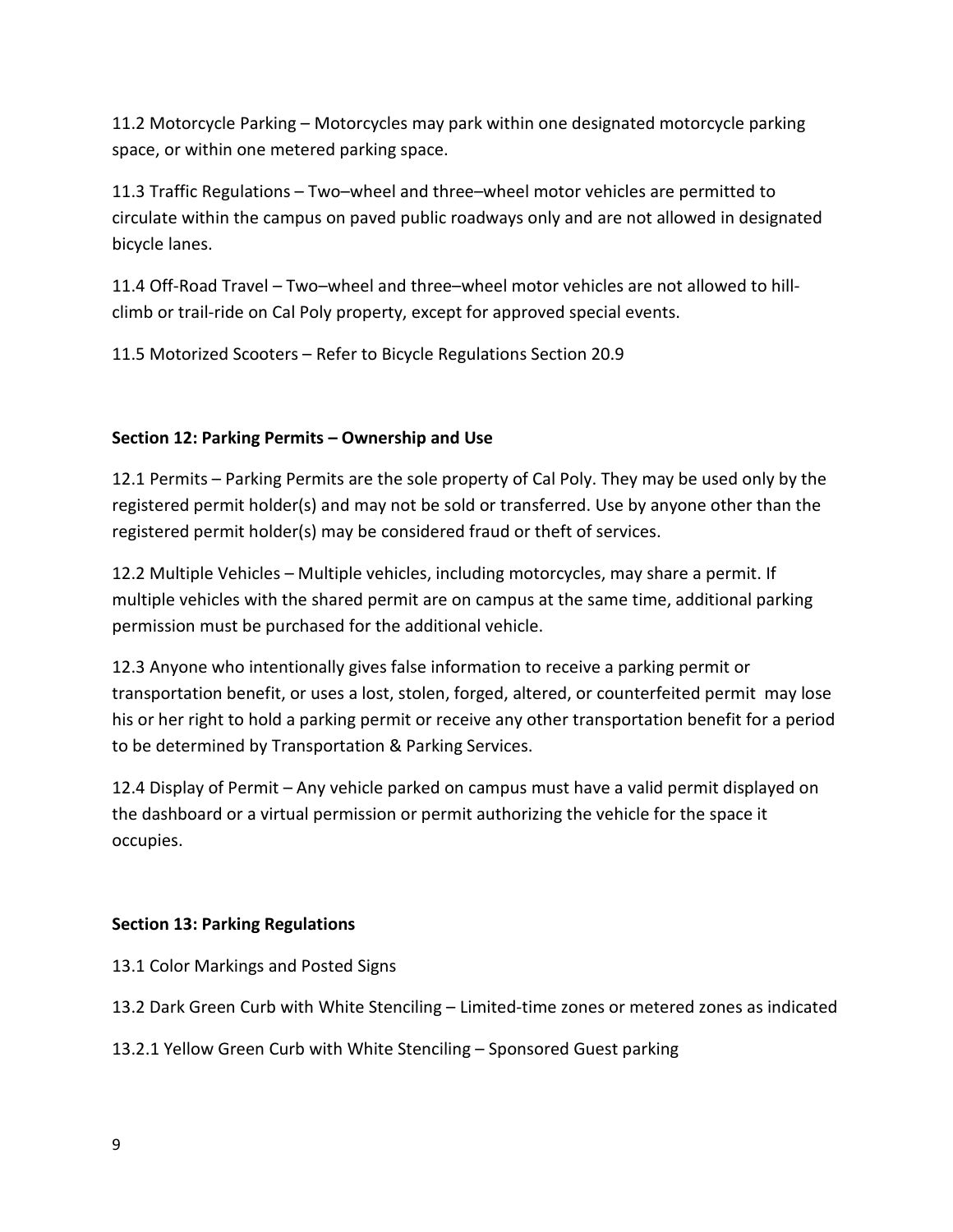13.2.2 Black Stencil on white curb or white stencil on brown curb with stenciling indicating Staff – Staff parking only. Temporary Medical permits, Vendor permits, and Sponsored Guest permits are also honored in Staff parking areas.

13.2.3 Blue Curb with White Stenciling – Disabled Parking. It is unlawful for any person to stop, park or leave standing any vehicle in a stall or space designated for persons with disabilities unless the vehicle displays either a special identification license plate or a distinguishing placard issued by the DMV. (C.V.C. 22507.8(a)).

13.2.4 Blue Zone – Disabled Loading and Accessibility – No person shall stop, park, or leave standing any vehicle in any area of the pavement adjacent to a parking stall or space designated for persons with disabilities that is marked by crosshatched lines and is designated for the loading and unloading of vehicles parked in the stall or space (C.V.C. 22507.8(c)).

13.2.5 Red Zone Wheelchair Access – No person shall stop, park, or leave standing any vehicle whether attended or unattended in front of a curb which has been cut down, lowered, or constructed to provide wheelchair accessibility to the sidewalk and which is designated for wheelchair access by either a sign or red paint on the curb (C.V.C. 22500).

13.2.6 Red Zone Designated Access Ramps – No person shall park a vehicle within three feet of any sidewalk access ramp constructed adjacent to a crosswalk so as to be accessible and usable by the physically disabled if the area adjoining the ramp is designated by either a sign or red paint (C.V.C. 22522).

13.2.8 Red Zone Fire Lanes – No person shall stop, park, or leave standing any vehicle, whether attended or unattended, at any curb, or in any location designated as a fire lane. The designation shall be indicated (1) by a sign posted immediately adjacent to and visible from the designated place; (2) by outlining or painting in red with the words "FIRE LANE" stenciled in white; or (3) by a red curb or red paint on the edge of the roadway with the words "FIRE LANE" stenciled in white (C.V.C. 22500.1).

13.2.9 No Parking Zones – No parking or stopping anytime. These areas will be posted with "No Parking" or "No parking or Stopping" signs. (CVC 21113(a)). Enforced twenty four (24) hours a day, seven (7) days a week.

13.2.10 Red Curb or Red Crosshatched Lines – No Parking. Enforced twenty four (24) hours a day/ seven (7) days a week.

13.2.11 White Curb Passenger Loading – Passenger loading and unloading only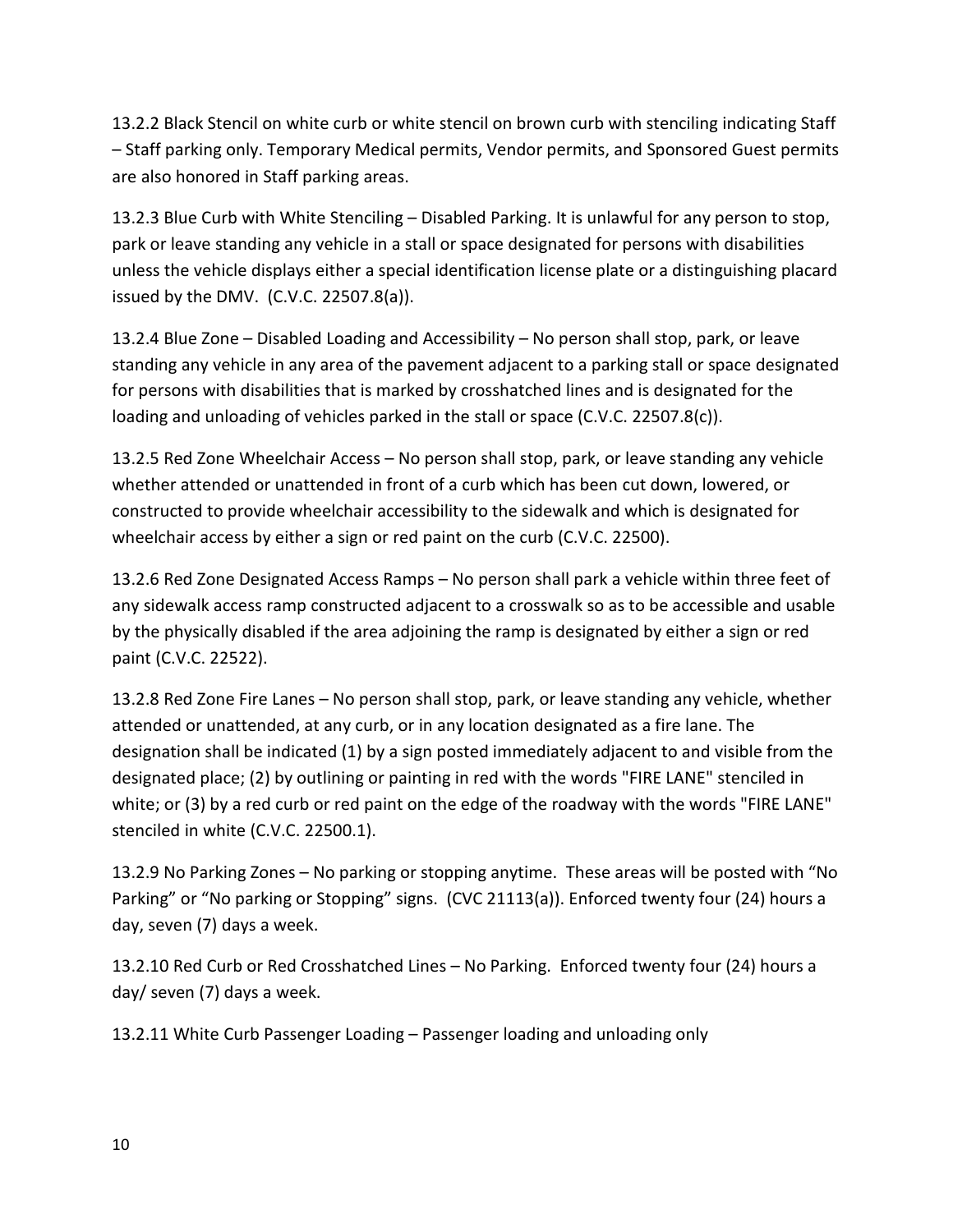13.2.12 Staff Short Term Parking – Staff short term parking is indicated with a sign or curb marked "Staff 30 Minute". The limited time portion of these spaces is enforced twenty four (24) hours a day, seven (7) days a week.

13.2.13 White Zone Electric Vehicle (EV) Charging enforced twenty four (24) hours a day, seven (7) days a week. A valid parking permit is required during enforcement hours.

13.3 Use and Enforcement of Yellow and White Zones

13.3.1 Yellow Zones – Parking other than by University Service Vehicles is not permitted in any yellow zone, twenty four (24) hours a day, seven (7) days a week. 13.3.2 White Zones Passenger Loading – Passenger loading zones are provided for loading and unloading of passengers only and are enforced twenty four (24) hours a day, seven (7) days a week. Vehicles utilizing these zones must have an able driver in the vehicle at all times. The maximum time allowed for any vehicle to occupy a passenger loading zone is ten (10) minutes.

For passenger loading zones situated adjacent to campus childcare facilities, vehicles may be left unattended when displaying an authorized on-campus Childcare Facility permit (issued by the individual childcare facility). Childcare Facility permit will not be honored in other areas of the campus, nor will they be honored when the driver is not actively picking up or dropping off a child.

13.3.3 White Zones Staff & Faculty Loading – Staff loading zones are provided for Staff and Faculty who are temporarily unloading or loading equipment or materials. Maximum time allowed for any vehicle to occupy a staff loading zone is thirty (30) minutes and is enforced twenty four (24) hours a day, seven (7) days a week.

13.3.4 Specialized Parking – Parking identified by paint or signage reserved for exclusive or individual or department use.

13.4 Obstruction of Passageways/Roadway/Drive lane – Parking will not be permitted in any way that may obstruct a roadway, passageway or doorway of a building.

13.5 Obstruction of Fire Hydrant – Parking will not be permitted within fifteen (15) feet of any fire hydrant (C.V.C. 22514).

13.6 Direction of Vehicles Roadway – Vehicles parked on campus roadways must always comply with applicable sections of the CVC

13.8 Parking Designated Space – All vehicles must park within the lines of one designated parking space. Vehicles larger than one designated parking space must make parking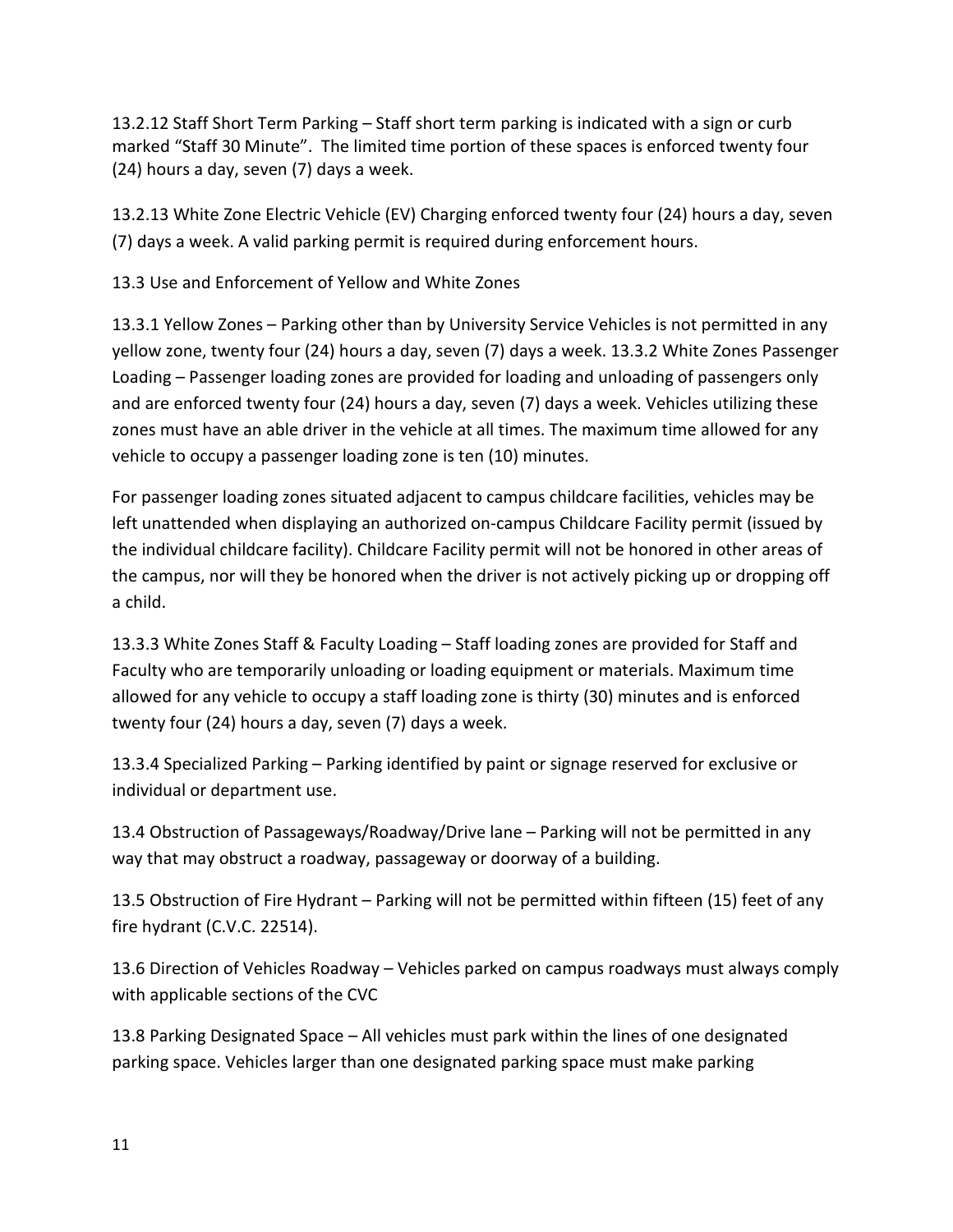arrangements by contacting Transportation and Parking Services prior to arrival. Vehicles will be charged for each space they occupy.

13.9 Limited Time Zones – Limited time zones are intended for short term use. Each occasion that the time limit is exceeded is considered a separate violation of the parking regulations, and as such, a vehicle may receive multiple citations on a given day in the same space. Permits or active sessions are required in limited timed zones.

13.10 Outlying Areas of Campus – Parking permits are required when on any portion of university property.

13.11 Metered Parking – Metered parking spaces are available throughout campus and are intended for short-term use. Payment of metered rate is required of all vehicles utilizing these spaces. Each occasion the time limit is exceeded, it is considered a separate violation of the parking regulations, and as such, a vehicle may receive multiple citations on one day in the same metered space.

13.11.1 No Active Session Found – An active ParkMobile session must be paid while parked in a Short Term Limited Time Zone lot or in any metered space on campus in lieu of payment by coin.

13.12 Transit Zone – No vehicle shall stop or park at any time in a designated Transit zone. These zones include; Bus Zones (Temporary and Permanent) and Uber/LYFT/Taxi designated areas.

13.13 Health Center Patient Zone – Designated spaces at Campus Health & Wellbeing are for the use of patients. A health center pass (obtained from Campus Health & Wellbeing) must be displayed during posted time limits along with a valid Cal Poly parking permit. A valid Cal Poly parking permit is required during all permit enforcement hours.

13.14 Specialized Parking – Use of any reserved or specialized parking space or area without prior permission of the President or his designee may be subject to citation and tow.

#### **Section 14: Traffic Regulations**

14.1 California Vehicle Code (CVC) – All state laws, including the CVC provisions, are enforced on the Cal Poly campus twenty four (24) hours a day, seven (7) days a week, including academic breaks and holidays.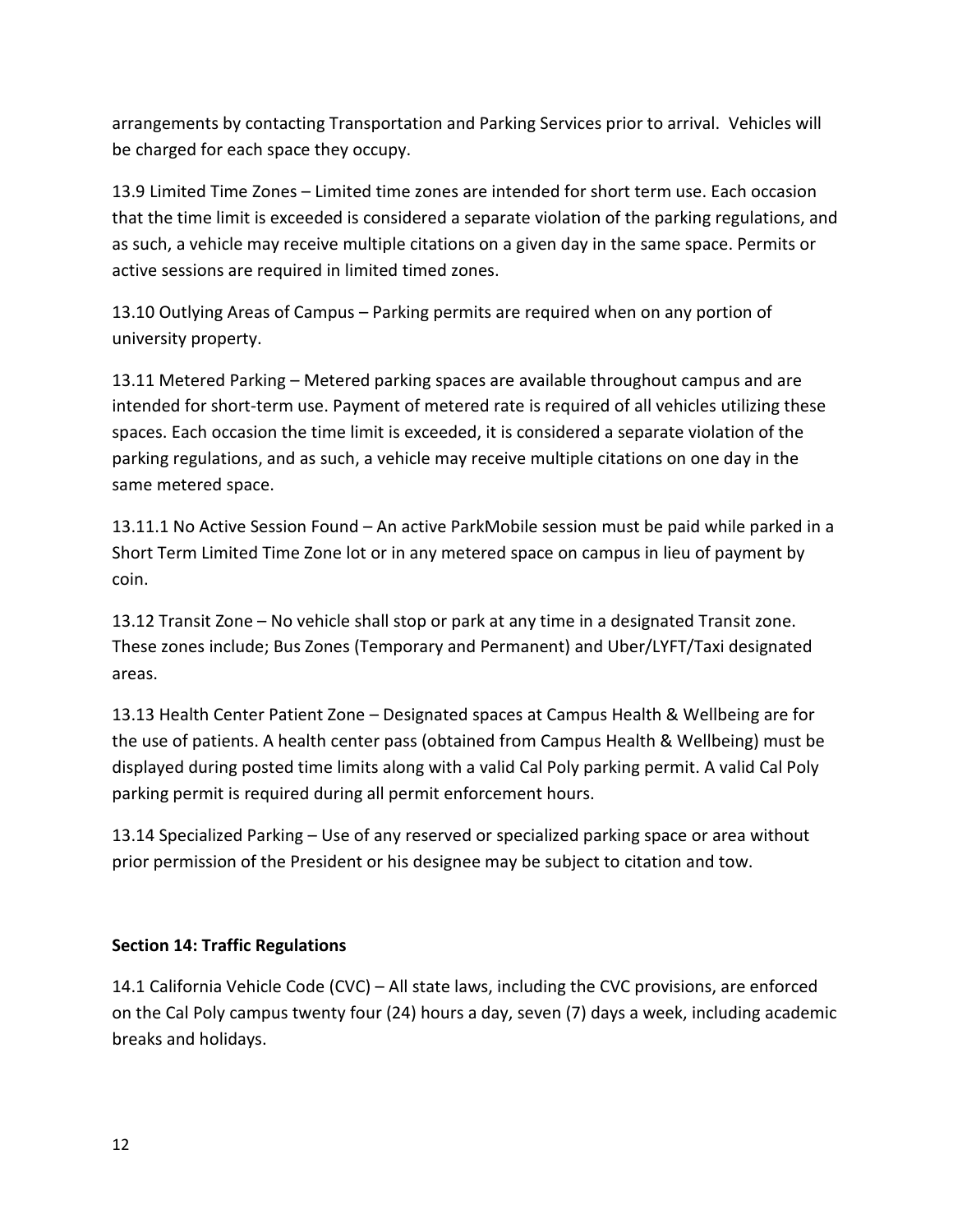14.2 Pedestrians – Except in situations where Cal Poly Police Department and/or Transportation and Parking Services representatives are controlling traffic flow or direction, pedestrians have the right-of-way but must use crosswalks and may not cross in unmarked areas.

14.3 Traffic Signs/Signals – It shall be unlawful for any driver to fail to obey any sign or signal erected or maintained to indicate and to carry out the provisions of this code or any other traffic regulations (C.V.C. 21461(a)). All stop signs and special road signs must be observed.

14.4 Traffic Control Devices – Barriers, barricades, fences or posts may be placed at any point and at any time to restrict traffic as may be deemed necessary for safety and convenience. The removal or moving of such barriers, barricades, fences or posts, except for emergency purposes, is forbidden without the express permission of Transportation and Parking Services (C.V.C. 21461(a)).

14.5 Traffic Officer – It is unlawful to fail to comply with any lawful order, signal or direction of any traffic officer or to refuse to submit to any lawful inspection (C.V.C. 21100.3).

14.6 Bicycle Lanes – Motor vehicles may not park, drive or stop for passengers in designated bicycle lanes (C.V.C. 21211(b)).

14.7 Circulation of Traffic – All motor vehicles must circulate within the main campus on paved motor vehicle roadways only. Motor vehicles are prohibited at all times on Via Carta Road between North and South Poly View Drive. Exceptions include Emergency Response Vehicles and Facilities Services Vehicles.

14.8 Speed Limit on Campus – Unless otherwise posted, the maximum speed limit is 25 miles per hour on all campus roadways.

14.9 Motor vehicle traffic is not allowed on Poly View Drive from 10 minutes before the hour until 10 minutes after the hour (Passing Time). Traffic flow is restricted to one way traffic. Exceptions include:

- 1. Disability Resource Center vehicles
- 2. Emergency response vehicles
- 3. Other authorized vehicles

#### **Section 15: Enforcement**

15.1 Unauthorized Parking/Violation of Parking Regulations – Vehicles found to be parked in violation of any campus parking regulation(s) or parked in violation of any section or sections of the CVC will be issued a Notice of Parking Violation (citation) by a representative of Transportation and Parking Services.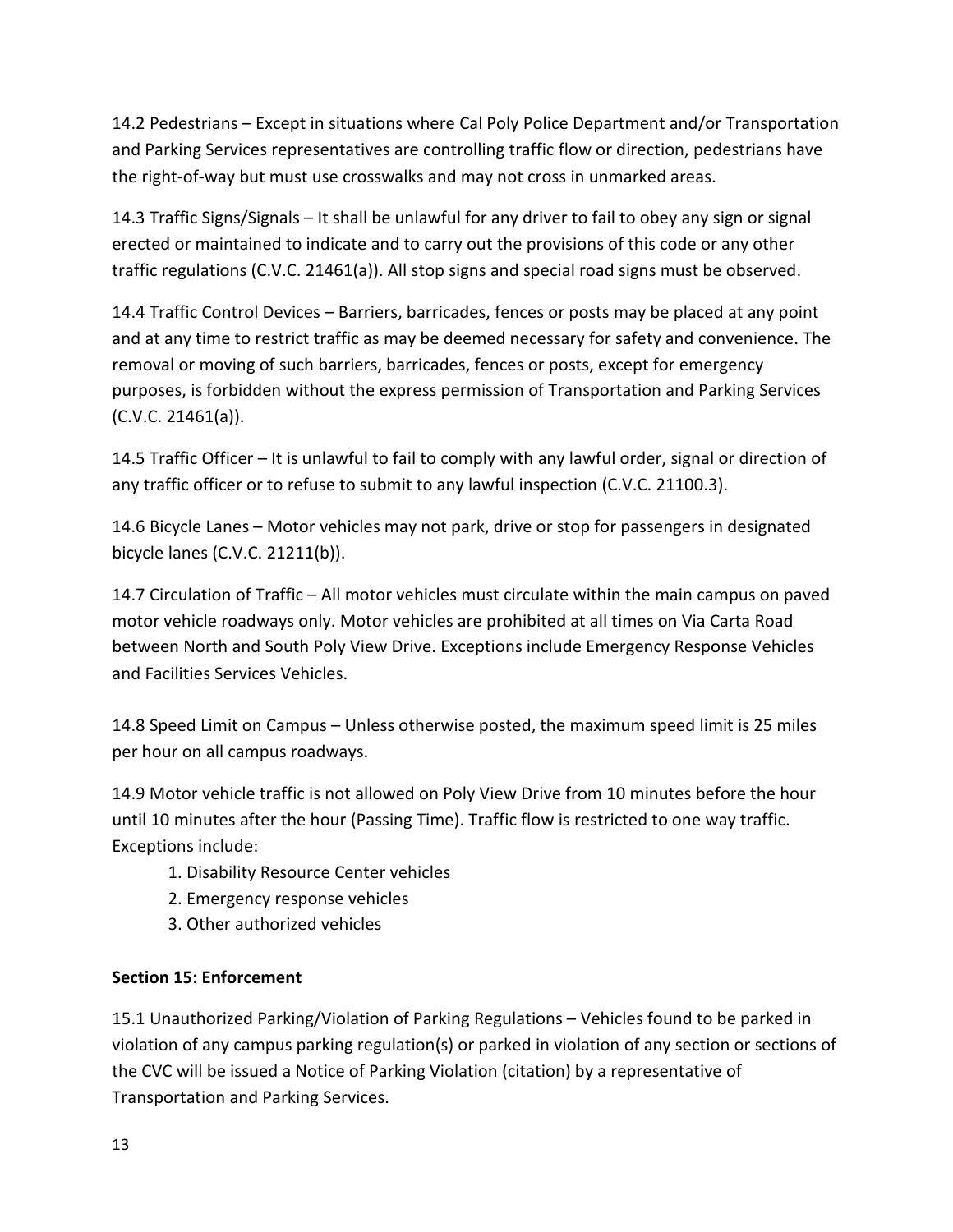15.2 Campus Posting of Tow Away Vehicles parking illegally may be towed away at owner's expense. Vehicle Code Section 22659."

15.3 Unattended Vehicles – Any vehicle left standing on any highway, roadway or other property of the university in violation of posted provisions, or in violation of any provision of the California Vehicle Code, may be towed away and stored at the owner's expense (C.V.C. 22659).

15.4 Misuse/Illegal Possession of Permit – Any vehicle displaying a lost, stolen, forged or fictitious parking permit, or a permit obtained by means not permitted under the University Parking Regulations will be issued a Notice of Parking Violation and may be towed away at the owner's expense. It is unlawful to use a permit previously reported lost or stolen. 15.5 Impound by Wheel Lock or Towing – As authorized in CVC Sections 22651(i)(1) and 22651.7: Any vehicle, other than a rented vehicle, found upon a highway or public lands and it is known that the vehicle has been issued five(5) or more Notices of Parking Violations (citations) to which the owner or person in control of the vehicle has not responded within twenty one (21) calendar days of citation issuance or fourteen (14) calendar days from the Notice of Delinquency may be impounded by immobilization (wheel lock) or towing until that person furnishes to the impounding law enforcement agency evidence of his or her identity and an address within this state at which he or she can be located and satisfactory evidence that the fines have been deposited for all Notices of Parking Violations issued for the vehicle. Immobilized or towed vehicles will only be released during Cal Poly Police Department business hours to a licensed driver with current DMV registration paid, and authorization from the registered owner.

15.6 Towing – Any vehicle may be removed/towed away from the campus at the vehicle owner's expense at any time if found violating CPSU or CVC regulations. The removal will be requested by any representative of the Cal Poly Police Department. An administrative fee will be charged for all immobilized or towed vehicles.

15.7 Towing/Cancellation – When any vehicle is in the process of being towed from the university using an applicable towing authority section of the CVC other than 22651(i) and the driver of the vehicle arrives on scene, a Notice of Parking Violation (citation) will be issued and towing cancellation unless the towing service has arrived and initiated tow procedures by making physical contact with the vehicle. If the towing company has made physical contact with the vehicle, arrangement for towing fees is subject to agreement between the driver of the vehicle in question and the towing service. If the vehicle is being towed for a violation of Section 22651(i), cancellation of tow will not be made unless the driver has immediate means by which they can pay all applicable outstanding parking citations on file with Transportation and Parking Services.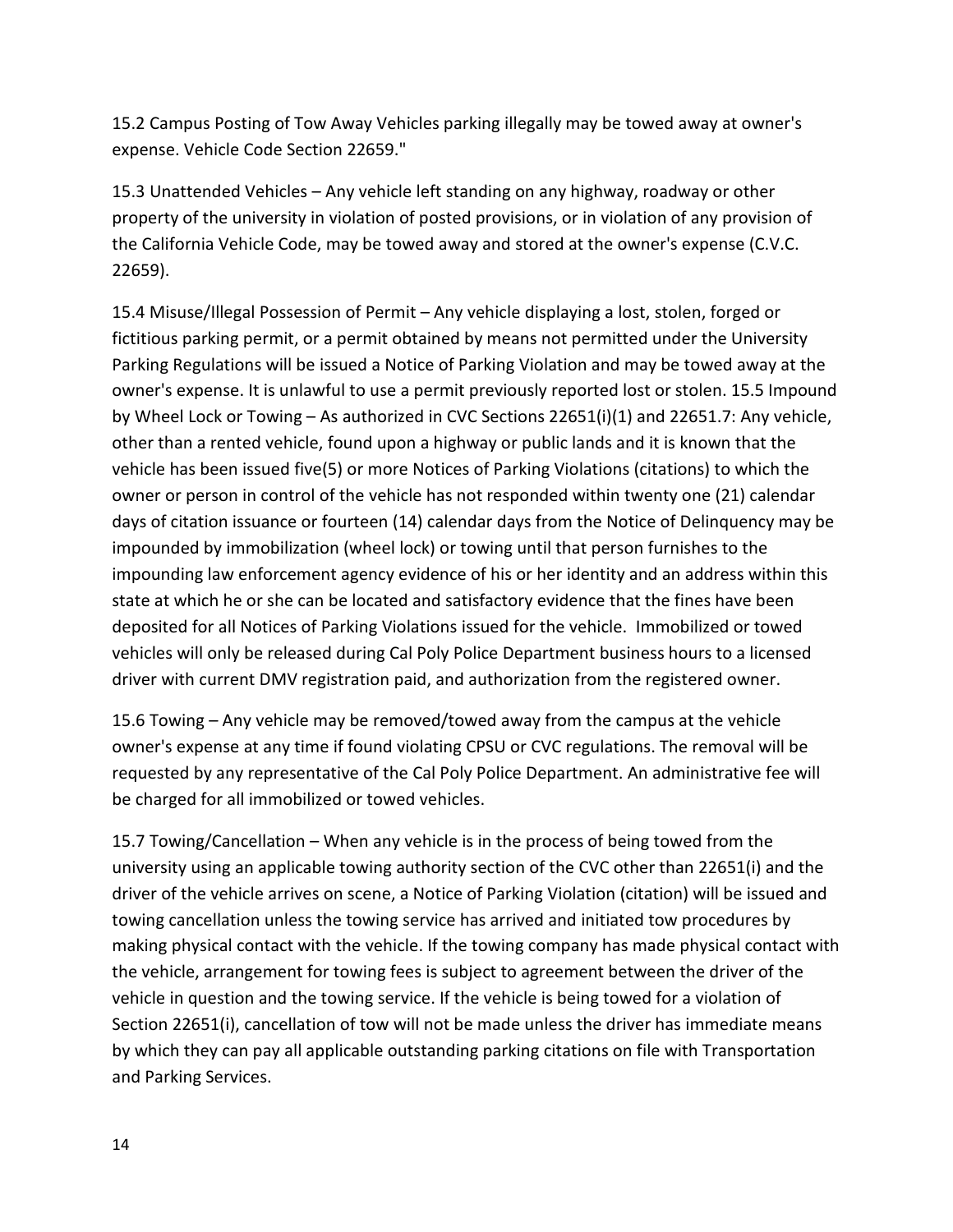15.8 Fine Schedule for Cal Poly Parking Citations – A schedule of fines is available online and made available at Transportation and Parking Services, Building 36.

### **Section 16: Payment of Fines**

16.1 Payment of Fines – Parking citations may be paid by mail using envelope provided, online at parking.calpoly.edu or at Transportation and Parking services in person.

16.1.1. Parking Citation Payment Plan-Parking citation payment plan is available pursuant to CSU Policy 4071.

16.2 Late Payment of Fines – If a citation is not paid or appealed within twenty one (21) calendar days from the date it was issued or fourteen (14) calendar days from the mailing of the notice of delinquency, fines will increase and your right to appeal will end. Failure to pay or successfully appeal a citation within the time limits imposed by the CVC will also result in a hold being placed on the vehicle registration with the Department of Motor Vehicles. Section 17: Citation Appeals

17.1 Appeal of Citation – Parking citation appeal forms may be requested in person, in writing or by telephone from Transportation and Parking Services, or obtained online at parking.calpoly.edu. Cal Poly follows the procedures for contesting parking violations as stated in the CVC, Section 40215.

17.2 Administrative Hearings – An administrative hearing to contest the results of the initial citation review must be requested within 21 days following the mailing of the appeal response. A request for an administrative hearing can be made in writing, in person or by phone. The person requesting a hearing shall have the choice of a hearing by mail or in person. In addition, the full amount of the parking penalty due must accompany the written request. Requests that do not meet the required deadline or include the full payment of the parking penalty will not be eligible for further review and the decision of the issuing officer will stand. The citation will be processed pursuant to CVC Section 40220(a).

17.2.1 Financial Hardship – In accordance with CVC 40215(b), a person may request a hearing without payment of the parking penalty upon satisfactory proof of inability to pay the amount due. If a waiver of the penalty required for deposit is requested due to a financial hardship, a Waiver of Penalty Deposit form must be completed and submitted with the request for an administrative hearing.

17.2.2 Location of Hearings (in person) – Hearings are held by appointment at the Cal Poly Police Department, Building 36. The person requesting a hearing must be present at or before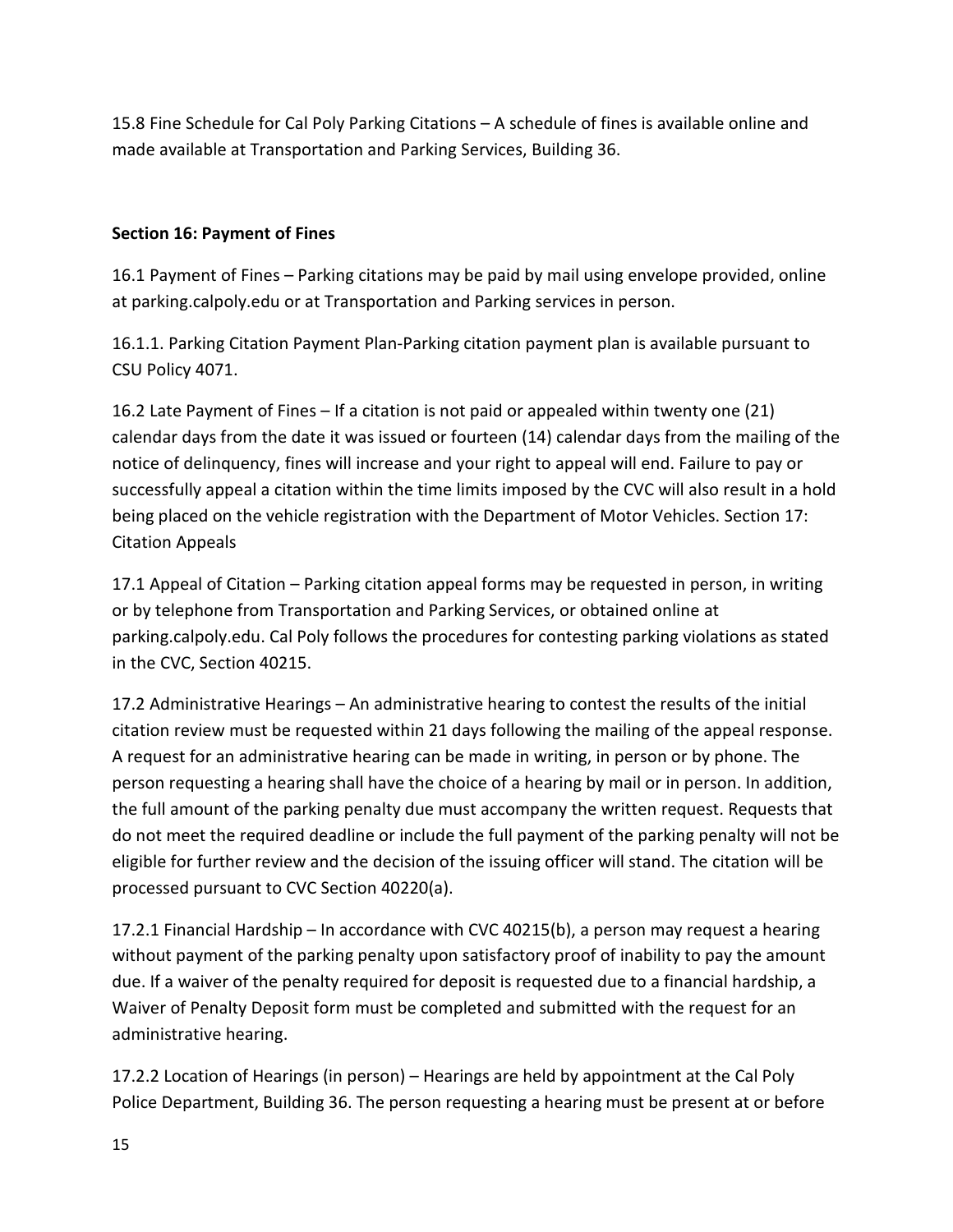the appointed time. Documentation relating to the appeal (i.e. vehicle registration, permit information, placards, etc.) must be present at that time for consideration.

17.2.3 Notification of the Decision – Results of the hearing will be mailed to the address listed on the administrative hearing form within 15 days of the hearing date.

17.2.4 Failure to Appear – Failure to appear for the scheduled hearing as promised will result in forfeiture of penalty posted. If you decide to forfeit the posted penalty in lieu of appearance, please notify Transportation and Parking Services at least two (2) days before the scheduled appearance.

17.2.5 Rescheduling Administrative Hearings – Rescheduling requests will not be honored if less than twenty four (24) hour prior notice is given. If a hearing is not rescheduled within twenty four (24) hours, or when an appellant fails to appear as scheduled, a disposition will be entered with or without the appellant in attendance.

17.2.6 Contesting the Results of the Hearing Officer: The final determination of the hearing officer may be appealed to the San Luis Obispo Superior Court within twenty (20) days following the mailing date of the administrative hearing results. A filing fee must be deposited with the Superior Court prior to scheduling a hearing date. All necessary court documents may be obtained through the San Luis Obispo Superior Court, County Government Center, 1050 Monterey Street, Room 220, San Luis Obispo, CA, 93408.

#### **Section 18: Storage, Repair and Car Wash Facilities**

18.1 Storage of Vehicles – Vehicles with valid permits may request long-term storage on University property or property under jurisdiction of the University under the following conditions: 1) The owner or authorized driver is currently enrolled and attending classes or is employed by the University; 2) Permission is received from Transportation and Parking Services; 3) no other vehicle on campus is in use by the driver of the vehicle and/or registered owner; and 4) extenuating circumstances exist.

18.2 Abandoned Vehicles – Abandoned vehicles or vehicles stored without proper permission for storage will be towed at the owner's expense after ten (10) days. Written notice from Transportation and Parking Services will be mailed to the registered owner of the vehicle in question.

18.3 Inoperative Vehicles – Any parking permit issued pursuant to campus regulations shall become invalid when the vehicle displaying the permit is determined to be inoperative by a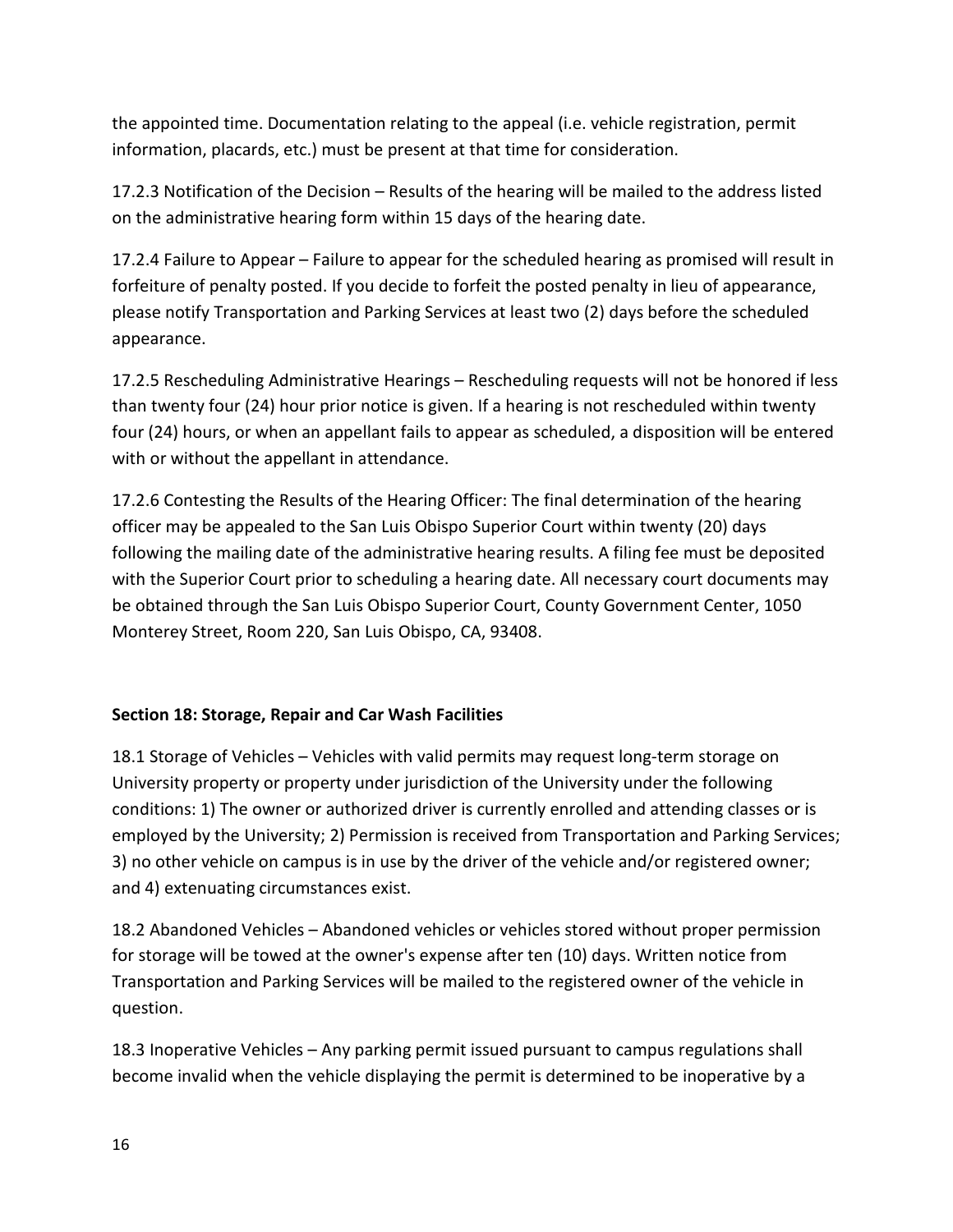representative of Transportation and Parking Services. The following standard of in-operability shall be applied in any such determination:

A motor vehicle is inoperative if it cannot be moved under its own motor power and remains stationary in excess of ten (10) consecutive days. When a representative of Transportation and Parking Services determines a vehicle to be inoperative, the vehicle shall be deemed parked without a valid parking permit and shall be issued a Notice of Parking Violation (citation) on the same basis as any vehicle not bearing a permit. If, in the judgment of a Transportation and Parking Services representative, the vehicle is restored to an operative condition, a permit for the vehicle may be reissued.

18.4 Repair of Vehicles – No repair of private vehicles shall take place on the Cal Poly campus.

18.5 Car Washing – Washing of private vehicles on the Cal Poly campus is prohibited.

## **Section 19: Use of Motor Vehicles for Living or Human Habitation on Campus**

19.1 Human Habitation – No person shall use any motor vehicle in any area of the campus for the purpose of human habitation or camping without the express written permission of the University President or designee (Vice President for Administration & Finance). Human habitation includes one or more of the following activities: sleeping between the hours of 12:00 a.m. and 7:00 a.m., cooking or elimination of body waste.

#### **Section 20: Bicycle Regulations**

20.1 Bicyclist Rights and Responsibilities – Every person riding a bicycle within the campus has all the rights and is subject to all obligations and responsibilities incumbent upon a driver of an automobile. In addition, CVC Sections 21200 through 21210 are incorporated within these regulations and are applicable to the campus.

20.2 Bicycle Prohibition – Bicycle riding is prohibited in the following areas:

- 1. On any portion of Poly View Drive. This is a Walk Your Bike Zone, violators are subject to citation
- 2. UU Plaza
- 3. On sidewalks
- 4. Outside of bicycle lanes where bicycle lanes are provided
- 5. ADA walkways, paths, or ramps
- 6. Bicycles are not to be ridden or parked inside buildings or stairways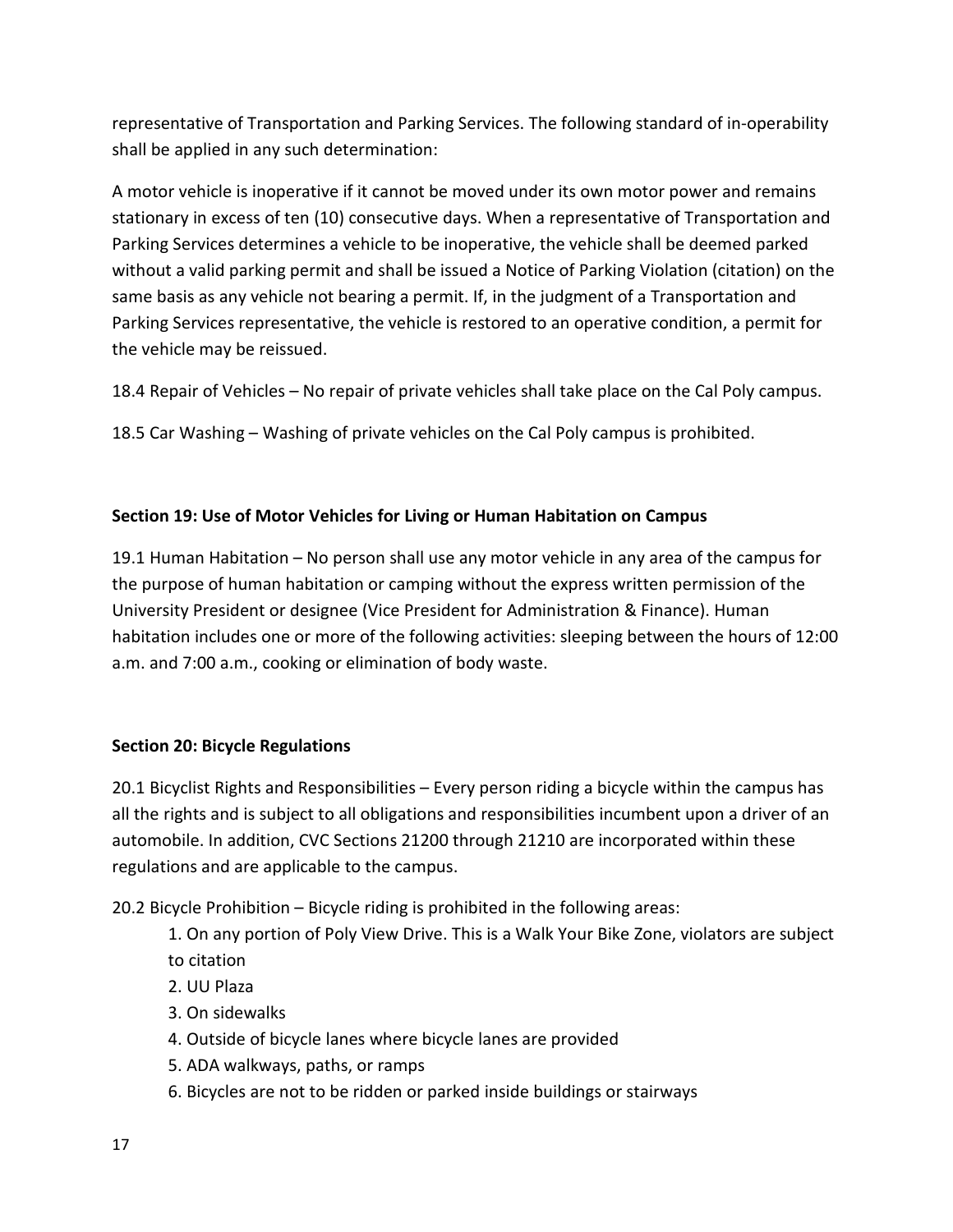20.4 Bicycle Storage and Parking – Unattended bicycles must always be securely locked in bicycle racks provided by the university. Bicycles shall not be parked where they impede pedestrian traffic or create a hazard (i.e., parked on lawn areas, sidewalks or secured to lampposts, landscaping, stairs, railings, etc.). Bicycles parked at any location on campus outside of a bicycle rack will be impounded and a fee will be charged prior to release.

20.5 Bicycle Lockers – Bicycle lockers are located at various locations on campus for use by students, staff and faculty. Storage of personal items other than bicycles is prohibited. Transportation and Parking Services reserves the right to inspect any bicycle locker without notice.

20.6 Bicycle Registration – Campus residents are required to register/license their bicycles Transportation and Parking Services. There is no charge for this service.

20.7 Impounded and Unclaimed Bicycles – Impounded or found bicycles which remain unclaimed for a period of sixty (60) days or more may be disposed of by Cal Poly. Transportation and Parking Services is not responsible for lost or damaged property.

20.8 Exemption – Bicycles used in the course of duty by Cal Poly Police Department enforcement personnel are exempt from the university bicycle regulations.

20.9

20.10

20.11 Reserved parking is not provided in campus bicycle racks. Any locking device found abandoned and/or stored attached to a campus bicycle rack not directly securing a bicycle will be removed.

20.12 Posting for Removal – Bicycles may be removed when signs have been erected or placed at least twenty four (24) hours prior to the removal by Transportation and Parking Services.

#### **Section 21: Skateboard Regulations**

21.1 Regulation – The use of skateboards, motorized skateboards, electrically motorized boards, scooters, motorized scooters, electrically motorized scooters, roller skates, roller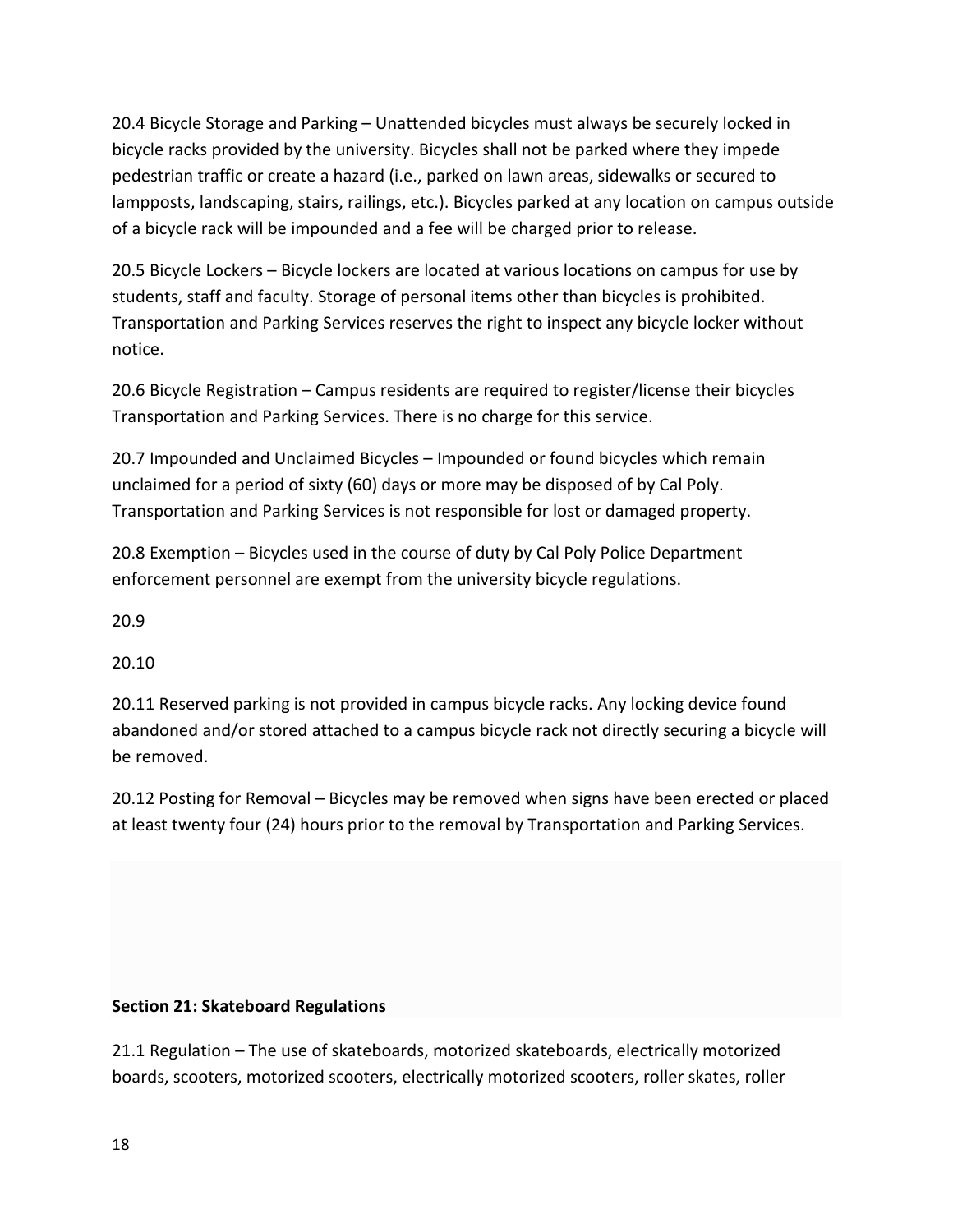blades, coasters, motorized coasters, electrically motorized coasters or similar devices on the Cal Poly campus is prohibited.

21.2 Violations – Violations of the President's order regarding skateboard, scooter, and coaster use on university property will be subject to citation and/or discipline as provided by Title 5 of the California Code of Regulations, Section 41301 – 41304.

21.3 Exemptions – Special events involving the use of skateboards, motorized skateboards, electrically motorized boards, scooters, motorized scooters, electrically motorized scooters, roller skates, roller blades, coasters, motorized coasters, electrically motorized coasters or similar devices which have been authorized by Student Life and Leadership and/or the Disability Resource Center and approved by the Cal Poly Police Department, are exempt from the above prohibition during the time of the event only.

# **Section 22: Use of Electric Vehicle Charging Spaces (EV)**

22.1 Purpose - EV charging stations are meant to be "top off" locations for commuters as it is expected that primary charging will happen at the vehicles place of residence.

22.2 Permit Requirement - All vehicles occupying an EV charging space must display a valid Cal Poly parking permit and are engaged in an active charging session. Vehicles parked and not displaying a valid Cal Poly parking permit are subject to a citation per CVC 21113(a). Vehicles parked and occupying the space without an active charging session are subject to a citation per CVC 21113(a).

22.3 Charging Fee - The fee to utilize the EV charging stations is based on campus kilowatt per hour rate for the first four (4) hours. To promote turnover of the spaces throughout the day, the charging fee increases to \$0.10 per minute after the first four (4) hours.

# **Section 23: Parking University Service Vehicles on Campus**

23.1 University Service Vehicle Defined - Any service related vehicle owned, leased or assigned and operated by Cal Poly, Cal Poly Corporation or Associated Students Inc. (ASI) that is used for the purpose of conducting service, maintenance or delivery.

University Service Vehicles may occupy any parking space, zone or any non-designated area for the purpose of conducting or providing services. Disabled spaces may not be used without displaying a DMV issued disabled placard. The use of Bus Zones and Fire Lanes by University Service Vehicles is prohibited at all times.

# **Section 24 – Power Carts**